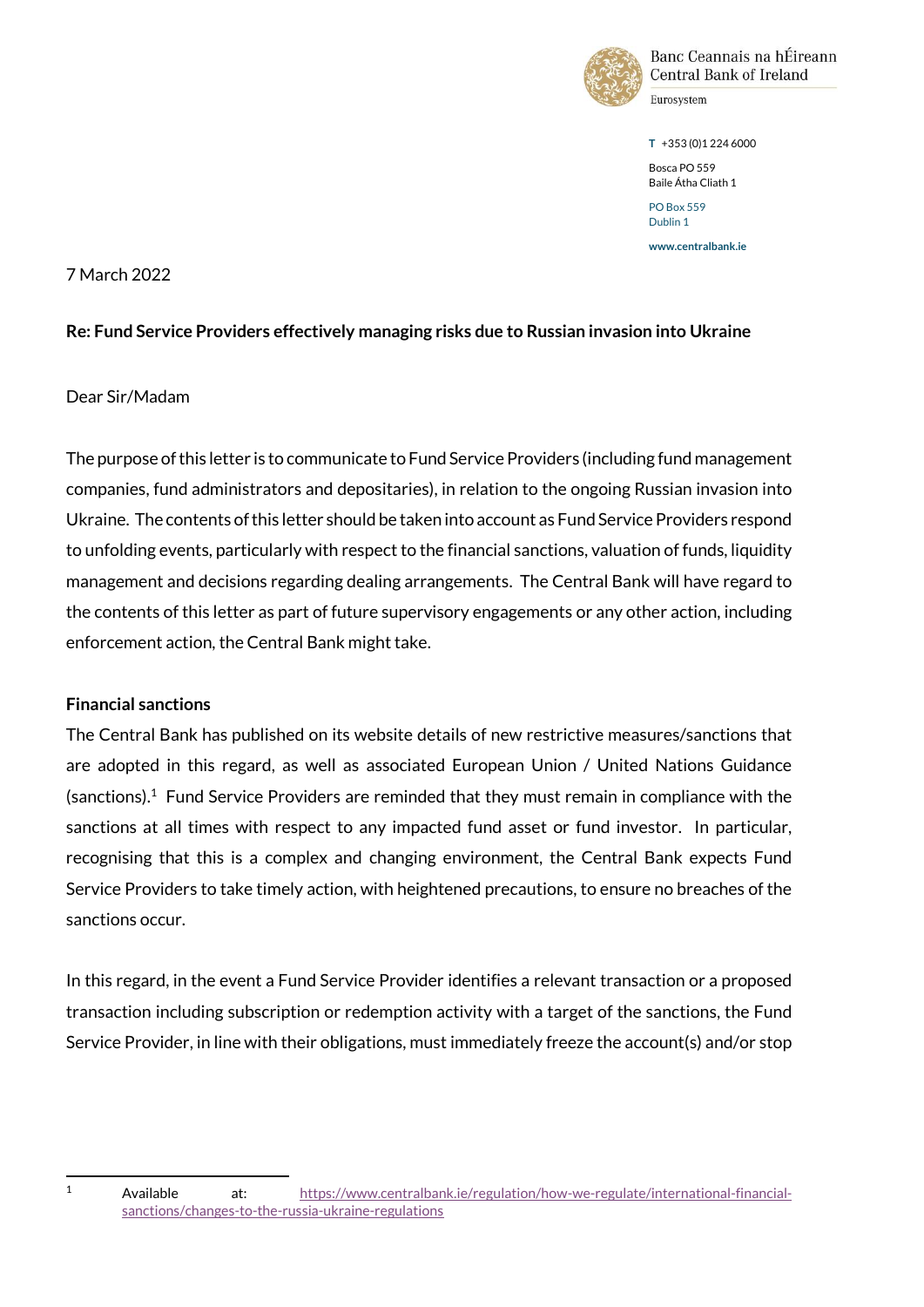

the transaction(s) and immediately report this to Central Bank along with other relevant information.<sup>2</sup> This information can be reported by email to [sanctions@centralbank.ie.](mailto:sanctions@centralbank.ie)

# **Valuation, liquidity and fund suspensions**

ı

Fund management companies are required to ensure that, for each fund under management, fair, appropriate and consistent pricing models and valuation procedures are applied to ensure the proper valuation of the assets of the fund. $3$  Fund management companies need to be cognisant of the potential for impaired valuations for example: stale pricing; unavailability of prices; or prices which are objectively not reliable. It is the responsibility of fund management companies to take all necessary steps to ensure that the valuation of fund assets are fair and proper and in accordance with the relevant fund valuation policies and rules. In the current market conditions certain assetclasses are subject to pronounced devaluation and / or their ability to trade has been wholly impaired. Fund management companies must ensure valuations applied to such assets appropriately reflect these changes.

The Central Bank's expectation is that Fund Management Companies, relevant Pre-Approved Control Function holders and other relevant responsible persons should, on an ongoing basis, assess the liquidity position of each fund under management to ensure that the liquidity of the investment portfolio remains in line with the fund's redemption policy and takes into account the potential redemption demands of investors. Particular attention needs to be given to effectively deploying an appropriate suite of liquidity management tools, including suspension of the relevant fund. In current market conditions, depending on the specific portfolio characteristics of the fund, this may be appropriate in furtherance of obligations to act in the best interest of investors. Fund

<sup>&</sup>lt;sup>2</sup> Before submitting a report to the Central Bank, Fund Service Providers should take reasonable steps to ensure that the person, entity or body identified is the same person, entity or body as that listed in the relevant sanctions list (i.e. by verifying the name with other identifying information).

<sup>3</sup> In the case of UCITS Management Companies, see schedule 5 of the Irish UCITS Regulation which requires that "*Management companies shall ensure that fair, correct and transparent pricing models and valuation systems are used for the UCITS they manage, in order to comply with the duty to act in the best interests of the unit-holders. Management companies must be able to demonstrate that the UCITS portfolios have been accurately valued.* 

In the case of Alternative Investment Fund Managers, see Regulation 20 of the Irish AIFM Regulations which requires that: *An AIFM shall ensure that, for each AIF that it manages, appropriate and consistent procedures are established so that a proper and independent valuation of the assets of the AIF can be performed in accordance with this Regulation and the AIF rules or instruments of incorporation.*